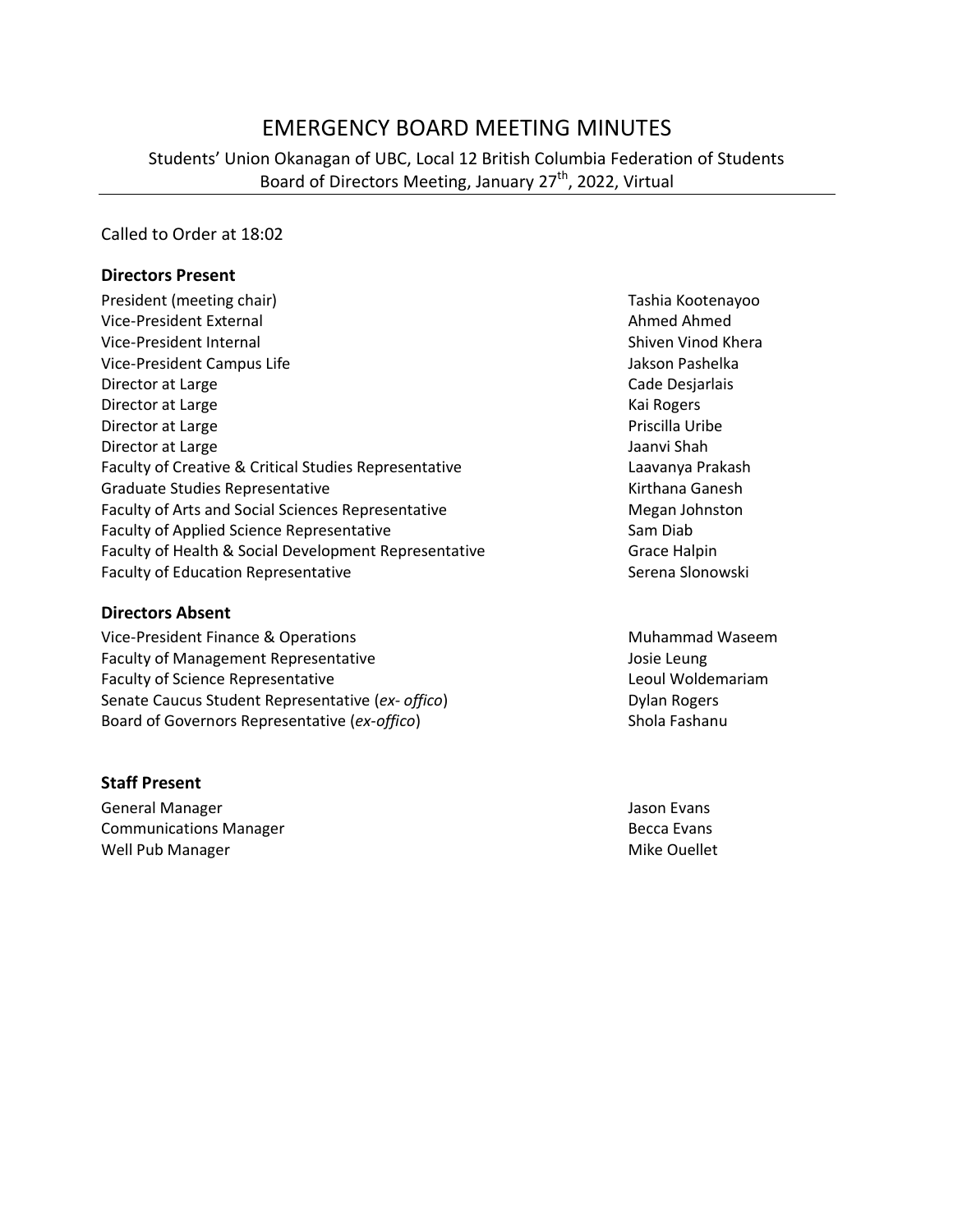### **1.** ACKNOWLEDGEMENT OF TERRITORY

*We would like to acknowledge that we are on the traditional, ancestral territory of the Okanagan Nation. We would like to recognize that learning happened in this place long before this institution was established. It's important that we understand that we are very privileged to be living, working, and learning in these territories that are not our own.*

# **2.** ADOPTION OF AGENDA AND REVIEW OF MEMBERSHIP

# 22/01/27.01

Rogers/Kootenayoo Be it resolved that the agenda be adopted. Desjarlais interrupted with an objection to procedure. Kootenayoo ruled the point was not taken. Carried

- **3.** ADOPTION OF MINUTES FROM PREVIOUS MEETINGS
- **4.** PRESENTATIONS
- **5.** OLD BUSINESS
- **6.** EXECUTIVE REPORTS
- **7.** COMMITTEE BUSINESS

# **7.1 Policy Committee**

### 22/01/27.02

Khera/Desjarlais

Be it resolved that the Elections regulations be amended as attached.

Khera reviewed the process undertaken by the Policy committee to review the Elections regulations. He discussed the committee used the Electoral reports from the Spring and Fall 2021 elections to inform the proposed changes. Khera explained the inquiries into requiring criminal record checks was not found inadmissible in the electoral process. He added further research into the plausibility of this background check in the Code of Conduct may be undertaken by the policy committee.

Carried

# 22/01/27.03

# Kootenayoo/Rogers

Be it resolved that Elections regulation Seventeen (17) clause C be amended to include candidates for Executive Director positions (President, Vice-President Internal, Vice- President External, Vice-President Campus Life, Vice-President Finance) provide proof of being fully vaccinated against Covid-19, with exemptions being granted by the Electoral Committee in limited circumstances, pursuant to the BC Human Rights Tribunal, and Chief Medical Health Officer.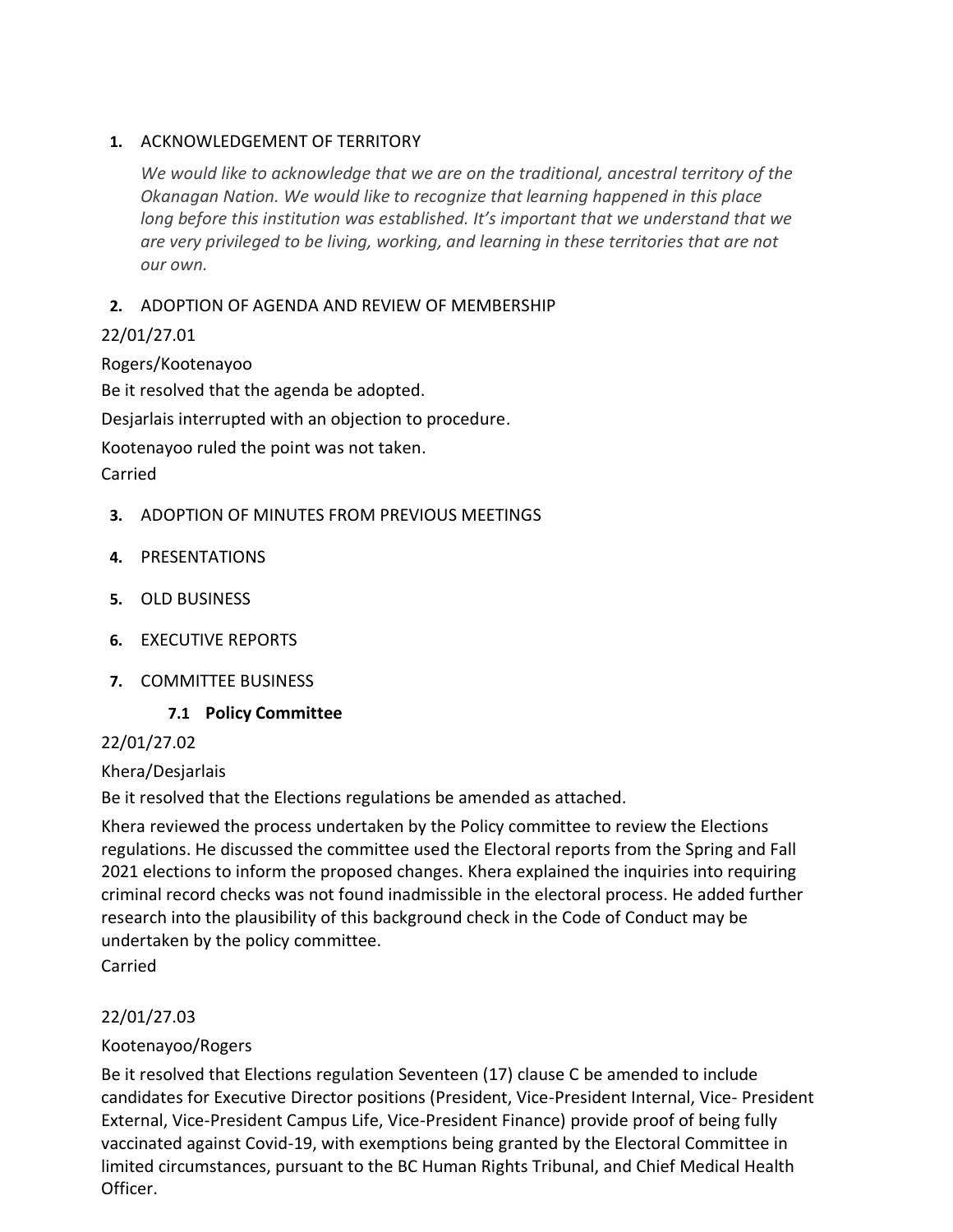Be it further resolved this regulation shall cease to be in effect pursuant to the rescinding of government covid-19 health others.

Kootenayoo motivated the motion and spoke to the operational and logistical challenges posed with Executive Directors being unable to travel or attend to in-person functions and oversee the day-to-day in person responsibilities required in the roles of Executive Directors. She motivated that the UBC Thrive program had improved vaccination percentages in the university community at large and that testing was a resource available to those on campus to attend inperson activities but did not cover responsibilities of Executives jobs that are subject to Provincial and Federal health mandates.

Evans provided clarification that the Executives are required to be in office per SUO policies. He further explained they are required to represent and advocate for students on behalf of the SUO Board of Directors at in-person functions such as but not limited to conferences and other meetings with university administration, Provincial government and external organizations.

Desjarlais was in opposition to the motion, explaining his concerns that it would limit students' participation. He expanded on personal experiences with Covid-19, noting his mother's role as a front-line worker. He argued that vaccines are an important health measure but this mandate was not in the purview of the SUO to enforce. Desjarlais questioned the purpose of the motion to benefit the SUO. He argued that all students pay fees that entitle them to all services and operations of the SUO. He encouraged Directors to reconsider the motion based on the implications it could impose on students experiences.

Khera opposed the motion and noted that the Policy Committee did not recommend the regulations amendment. He noted that he is fully vaccinated and believes in vaccines themselves, but argued that this was not the responsibility of the Board to oversee.

Ahmed inquired about whether the Board of Director had the power to enact the regulation.

Ouellet was in favor of the motion and noted that from his attendance as a guest, the Policy Committee was in agreement to recommending this motion to the Board of Directors. He suggested that the Board of Directors was elected with the responsibility of making decisions such as this. Ouellet reminded the Board of Directors, that they voted unanimously to mandate that new employees of the Union provide proof of full- vaccination, adding that it would severely impact unionized staff to be unable to meet with their Executive partners. He expanded on his personal experience, arguing that as the staff mentor to the Vice- President of Campus Life it would make his role difficult to navigate if the Executive could not attend the events to oversee their logistics and be front facing for students.

Ganesh did not state a position on the question. Instead, she reminded the Board that they have been voting on contentious and important subjects throughout their terms.

Shah spoke in opposition to the motion. She discussed her personal experiences with Covid-19 and status of vaccination. Shah argued the importance of students being able to engage with the students' union in all aspects.

Evans provided a point of information to the Board that Canadian political parties had required candidates of their organizations to be fully-vaccinated to ensure they were able to fulfil their duties and represent their constituents.

Desjarlais rebutted that the candidates were provided adequate time to be vaccinated prior to the election period.

Kootenayoo made a call for the speakers list as the debate was extending past the allocated time.